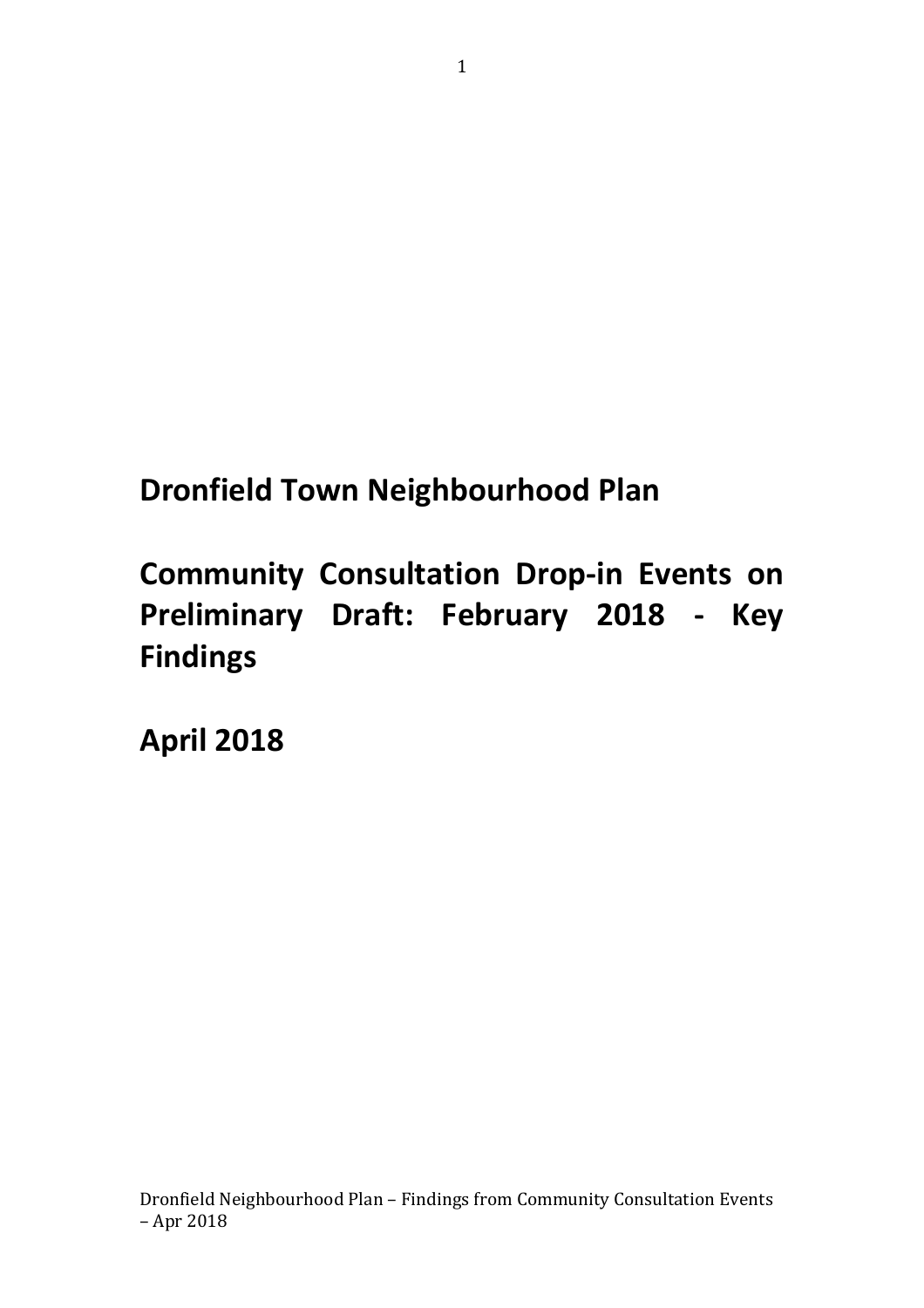## Introduction and Aims of the Event

Dronfield Town Council undertook community consultation drop-in events to assist in the preparation of the Dronfield Town Neighbourhood Plan.

Two well-attended consultation events were held at the Civic Hall in February 2018 at which the community was given the opportunity to view and comment on the preliminary draft of the Dronfield Neighbourhood Plan. These took place at the Civic Hall, Dronfield on:

- Friday  $2^{nd}$  February,  $4$ pm  $8$ pm
- Saturday  $3<sup>rd</sup>$  February, 11am 3pm

The time and date were purposefully selected to maximise attendance spanning as they do weekdays and weekends as well as daytime and evenings.

The events were advertised widely across the community. This included posters, flyers, Town Council website, Town Council Notice Board, targeted communications and word of mouth.

Each event comprised a series of display boards that detailed the background to the Plan and emerging policy proposals. Supporting information including maps was also presented.

Town Councillors were present at the events to answer questions.

## The Survey

In order to gauge the level of community support for the draft Plan, participants were asked to complete a form incorporating two questions:

- Do you support or oppose the policies in the Plan?
- Please tell us why?

These questions were repeated for each of the themes in the draft Plan (Community, Natural Environment, Housing, Transport and Access, Economy and Heritage).

## The Findings

There was overwhelming support for the policies across all the six theme areas, with a 90% approval rate for each one. The Heritage policies had the highest approval rate at 98% and Transport and Access the lowest at 91%.

The response rate to each of the themes was broadly similar. Community, Natural Environment and Transport and Access attracted most comments (45), followed by Housing (44). Transport and Access and the Economy both received 41 comments.

Looking at each specific policy theme in more detail.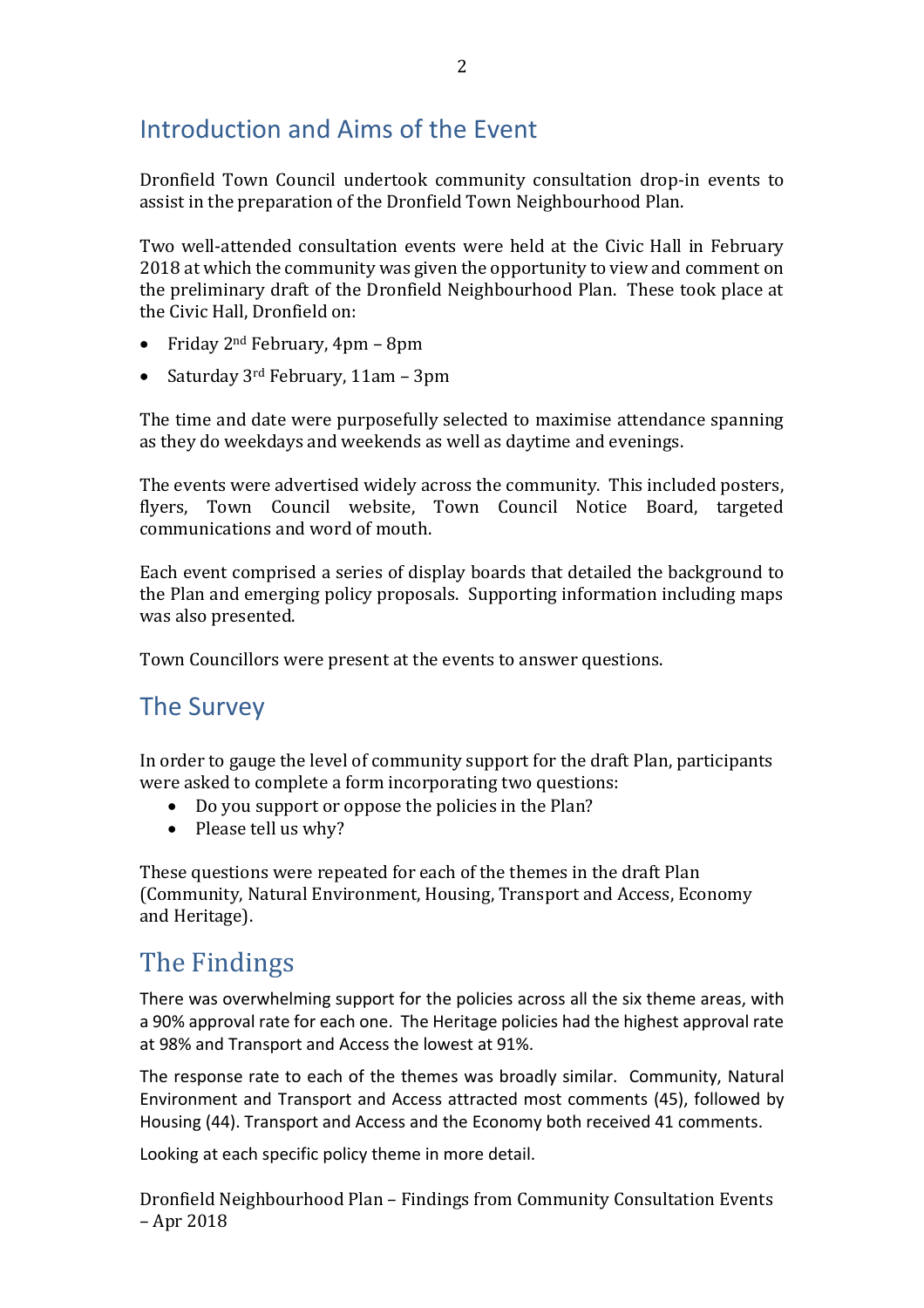## 1. Community Policies

- 96% (43) respondents support the community policies.
- 4% (2) respondents do not support the community policies.

#### Reasons for support:

**Community (10)** – responses generally highlighted the importance of community and community assets including; the community spirit/good community feel of the town and the role of community assets in providing opportunities for social interaction. Typical comments included:

*"Rates highly as a place to live because of its strong community spirit, with many volunteers. Must be encouraged in the future."*

*"It is important to encourage community assets as these are what helps to form a community. A community that we can all use and participate in."*

**Protect existing facilities (4)** – responses confirmed the importance of protecting (and improving) existing community facilities.

*"I agree that the wide range of community facilities currently available should be preserved wherever possible."*

A number of additional community facilities not currently identified as locally important in the draft Plan were put forward:

- addition of football pitches to Coal Aston Bowling Pavilion.
- allotment site (currently with a waiting list)
- The Barn.
- Coal Aston nature park.

**Future development (4)** – a number of participants highlighted the potential inability of facilities and services to support future housing growth.

*"Services such as GPs are over-stretched and increased housing will make the problem worse."*

**Other comments**: included the need to encourage occupation in the Civic Centre and the isolation of elderly residents living in Hallowes without a bus service.

#### Reasons not to support:

**2 or 4%** of respondents did not support the policy, one of which provided a reason.

- *"Already not enough doctor surgeries, schools, fire services and police presence to support existing residents".*

## 2. Natural Environment Policies

- 96% (43) respondents support the natural environment policies.
- 4% (2) respondents do not support the natural environment policies.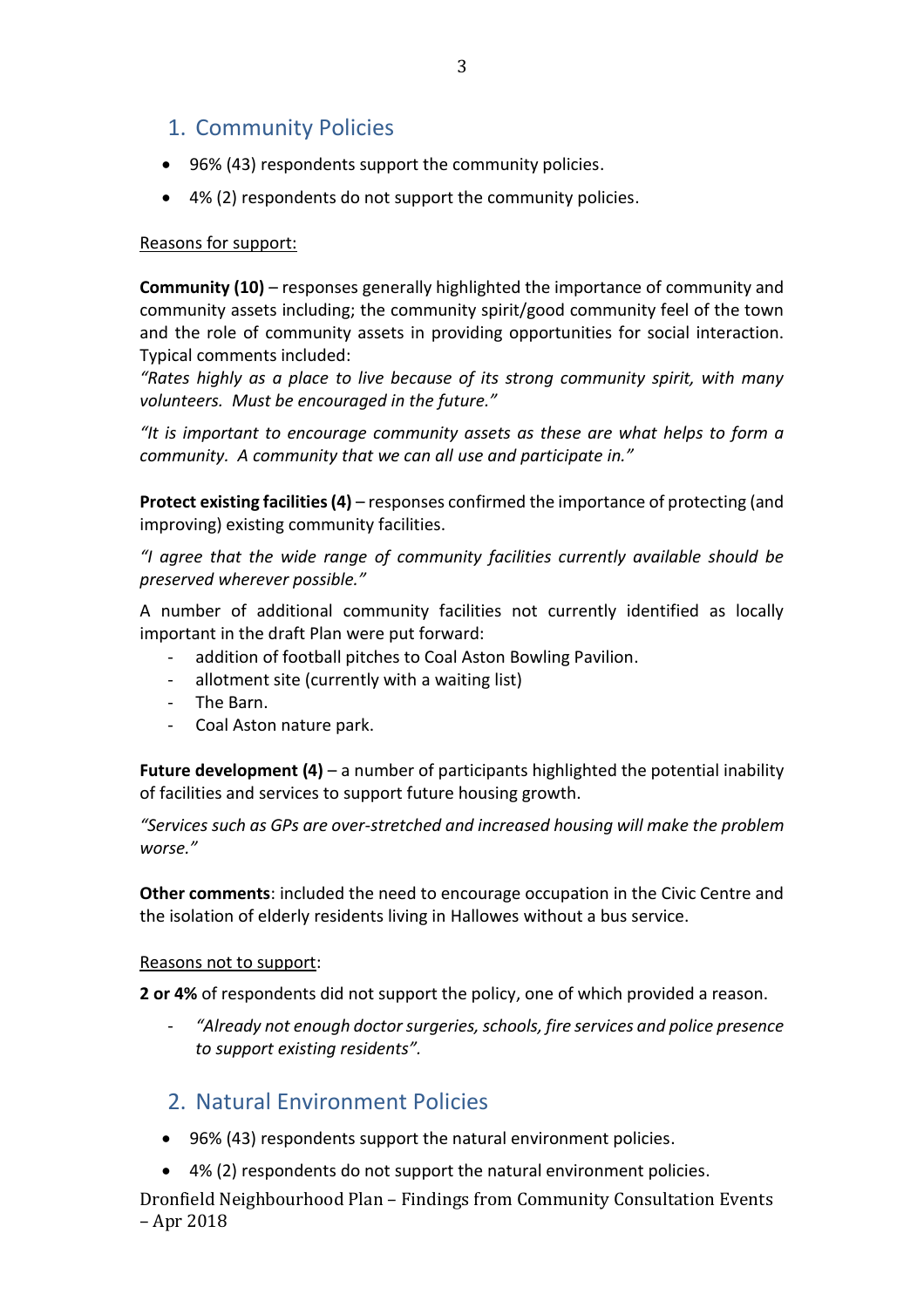#### Reasons to support:

**Green Belt (15)** – the importance of protecting the Green Belt featured highly in responses.

*"Particular attention to protection of the green belt to north – prevent sprawl from neighbouring authority."*

*"Green belt is essential to maintain separation to adjacent communities to retain identities of each area".*

**Green/Open Spaces (8)** – responses highlighted the importance of protecting green/open spaces for a number of reasons including to encourage wildlife, facilitate community activities and for mental health and wellbeing.

*"Protection of greenspaces, bridle paths and access to the countryside is key to the towns quality of life."*

*"Need to keep all green spaces. Local do use and value them."*

A specific request was made to rename Hilltop, Moonpenny Way playground to include common play areas as well as to fenced of the play ground.

The Dronfield Nature Park was highlighted specifically as a good asset and a lovely walk.

A general comment was made regarding the bare and open nature of local parks and the desire to see woodland parks.

**Countryside (2)** – the ease of access to the countryside was identified as a key attribute of living in Dronfield. A typical comment was:

*"Easy access to open countryside is an attractive feature of living in Dronfield."*

#### **Other comments** included:

- "*the need to research further into the protection of the Moss Valley".*

*- "to protect the Blue Bell woods from Japanese Balsalm".*

*- "to encourage environmental improvements through planning approvals and grants".*

*- "an IPPC carbon footprint to inform planning on environmental priorities"*.

#### Reasons not to support:

The 2 or 4% of respondents that did not support the natural environment policies.

- *"Presumably, the sewerage treatment facilities will need to be expanded to meet likely need".*
- *"The green belt boundary needs to be altered to allow for the 860 new dwellings that are needed. This would only be infilled as opposed to severely extended so as to prevent encroachment"*.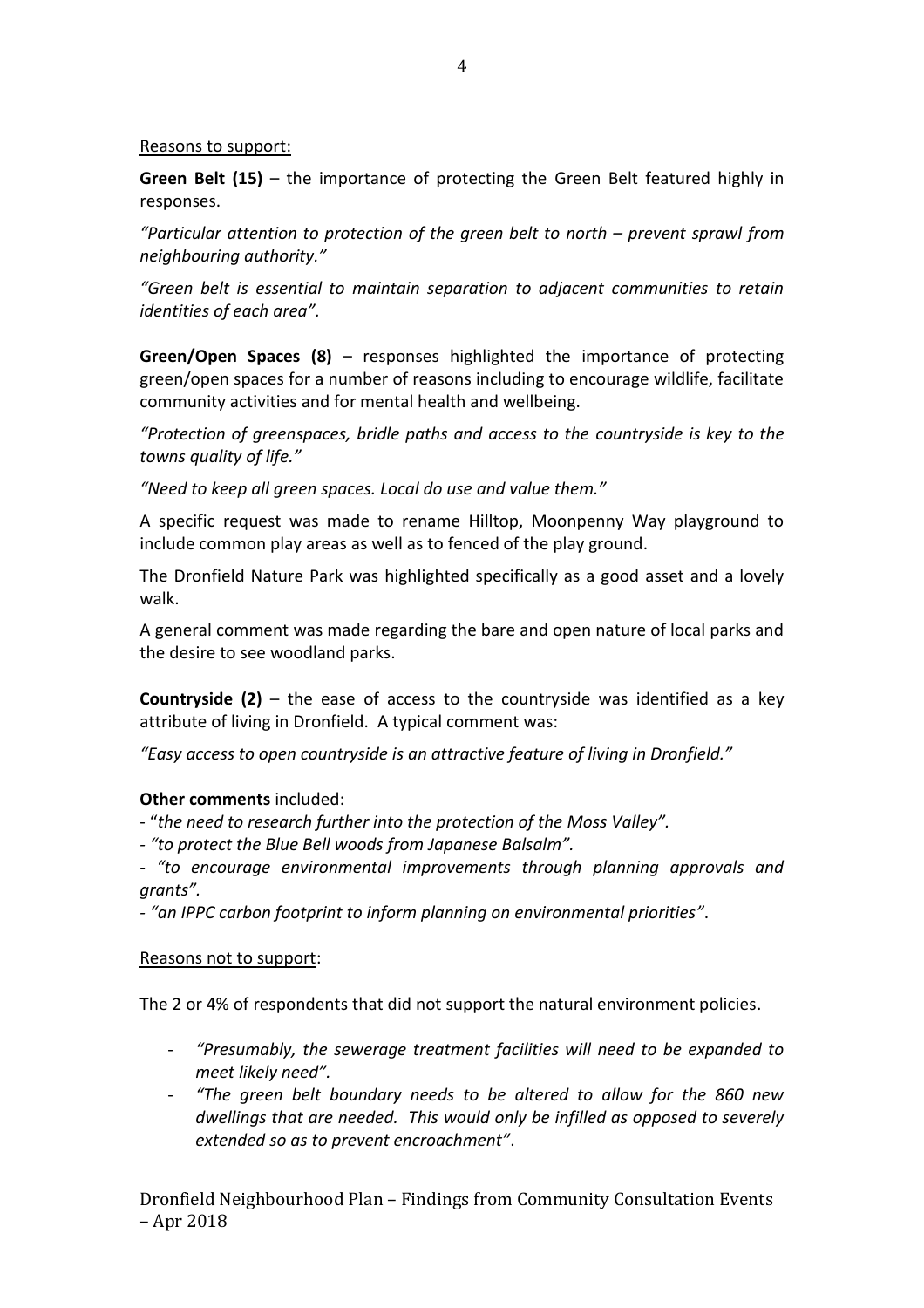### 3. Housing Policies

- 93% (41) respondents support the housing policies.
- 7% (3) respondents do not support the housing policies.

#### Reasons to support:

**Housing type (18)** – was highlighted as a key consideration for any future housing development. There were 8 references to housing suitable for older persons, including smaller houses and bungalows. The need for affordable/ social housing and family homes was raised in 7 and 3 comments respectively.

*"But strengthen the 'mix' of provision to ensure smaller/bungalows available for new starters and elderly."*

**Brownfield (9) –** support for new housing on brownfield sites. Callywhite Lane was put forward by a number of respondents as a suitable site for housing development.

**Green Belt (7) –** support for no housing development in the Green Belt.

*"Sustainable housing of the right type is needed in Dronfield but not on the green belt."*

**Infrastructure / services (5) –** respondents identified concerns regarding the capacity of current services and infrastructure to support the future planned development.

*"For large scale development to take place – schools, doctors, dentists, small shops need to be provided in that area. It would be unsustainable to travel to centralised facilities. Footpaths and cycleways are good but will not be used if people need to travel long distance."*

#### Reasons given not support:

Of the **3 (or 7%)** that did not support the housing policies

- *there is already sufficient housing stock to meet the needs of Dronfield residents.*
- *unable to support the building of a lot of houses.*
- *the Plan does not provide sufficient alternatives to building on green belt land. Not enough brownfield sites exist to satisfy current need. The Plan should include retirement apartments rather than bungalows (less efficient in terms of space).*

### 4. Transport and Access Policies

- 91% (41) respondents support the transport and access policies.
- 9% (4) respondents do not support the transport and access policies.

#### Reasons to support: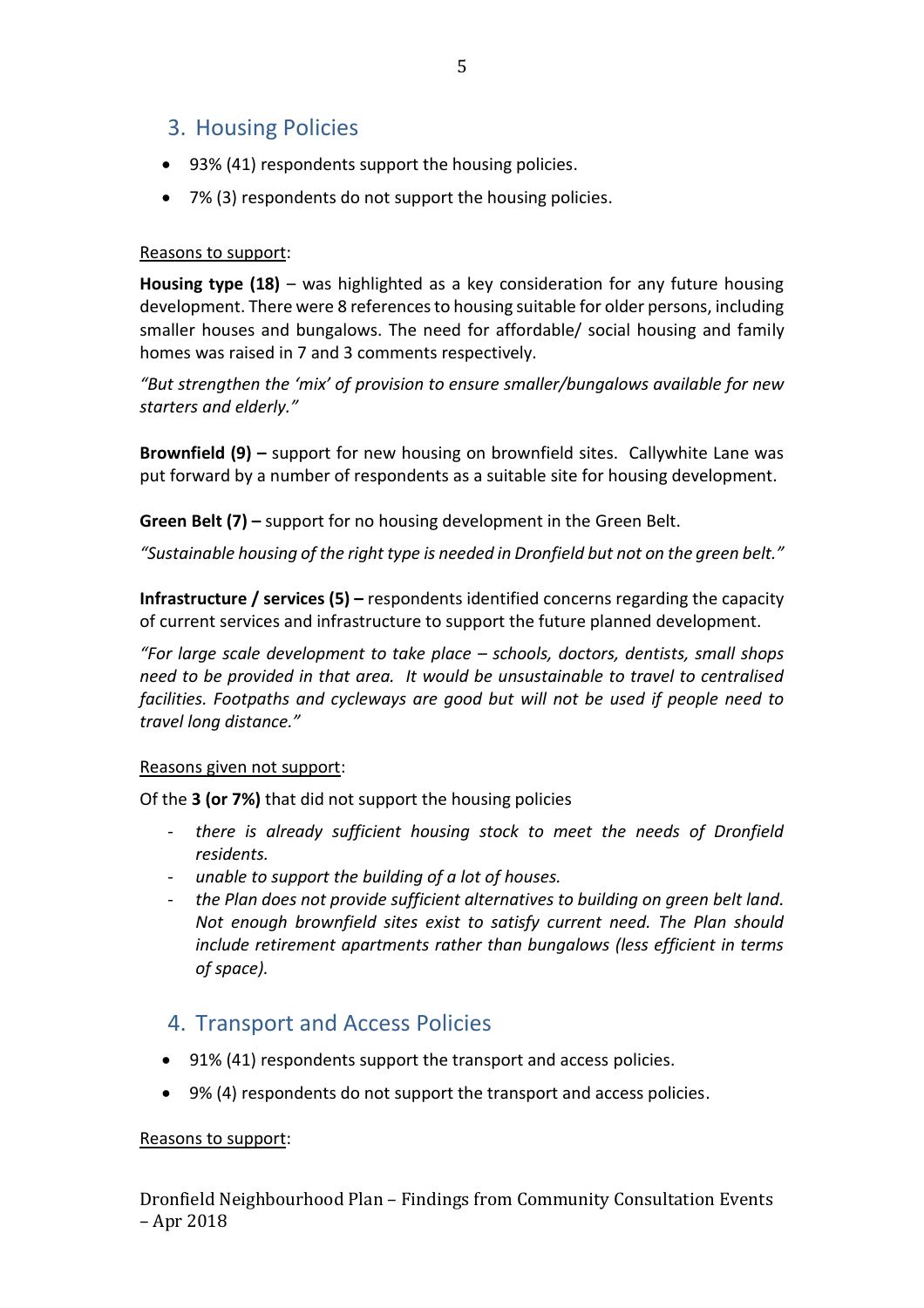**Bus service (16)** – featured strongly in comments in relation to the lack of services to meet current and future demand.

*"Bus services have recently been reduced. Any significant population rise will put strain on these services."*

*"More buses needed. Too hilly to walk."*

**Rail (7)** – specifically the need for improved rail services, bus links and car parking at the station car park. There were a further 5 comments in relation to public transport more generally.

**Future development (7)** – in particular, the impact of proposed development on the road network and the ability of transport infrastructure to cope.

**Roads (7) –** four general comments regarding the need to keep traffic flowing, the bypass and traffic calming and three comments regarding issues on specific roads.

**Cycle (2) –** the need for more cycle routes.

*"I would like to see proposals for safe cycle routes across the town so that it is possible to cycle through the centre from the north, south, east or western boundaries."*

*"More safe cycle routes through the town and cycle parking facilities. Any new development should have connecting footpaths and cycleways."*

#### Reasons given not to support:

There was **4 or 9%** not in support of the policies.

- *"The recent reduction of bus services and the impact of future development on these services."*
- *"The lack of a rail link from west and recent removal of bus service (43A) further reduces accessibility. Map 6 shows bus stops no longer is use and is misleading".*
- *"The plan focuses on making travel by car more attractive and will therefore increase the number of cars on our roads"*.

## 5. Economy Policies

- 95% (39) respondents support the economy policies.
- 5% (2) respondents do not support the economy policies.

#### Reasons to support:

**Civic (11)** – the need to enhance the Civic Centre and in particular; relocation of post office and bank to the centre, address the vacant premises (high rents), fewer charity shops, outdoor cafes.

A further three comments highlighted the need to encourage local shopping facilities and stop the increase in charity shops but were not specific to the Civic Centre.